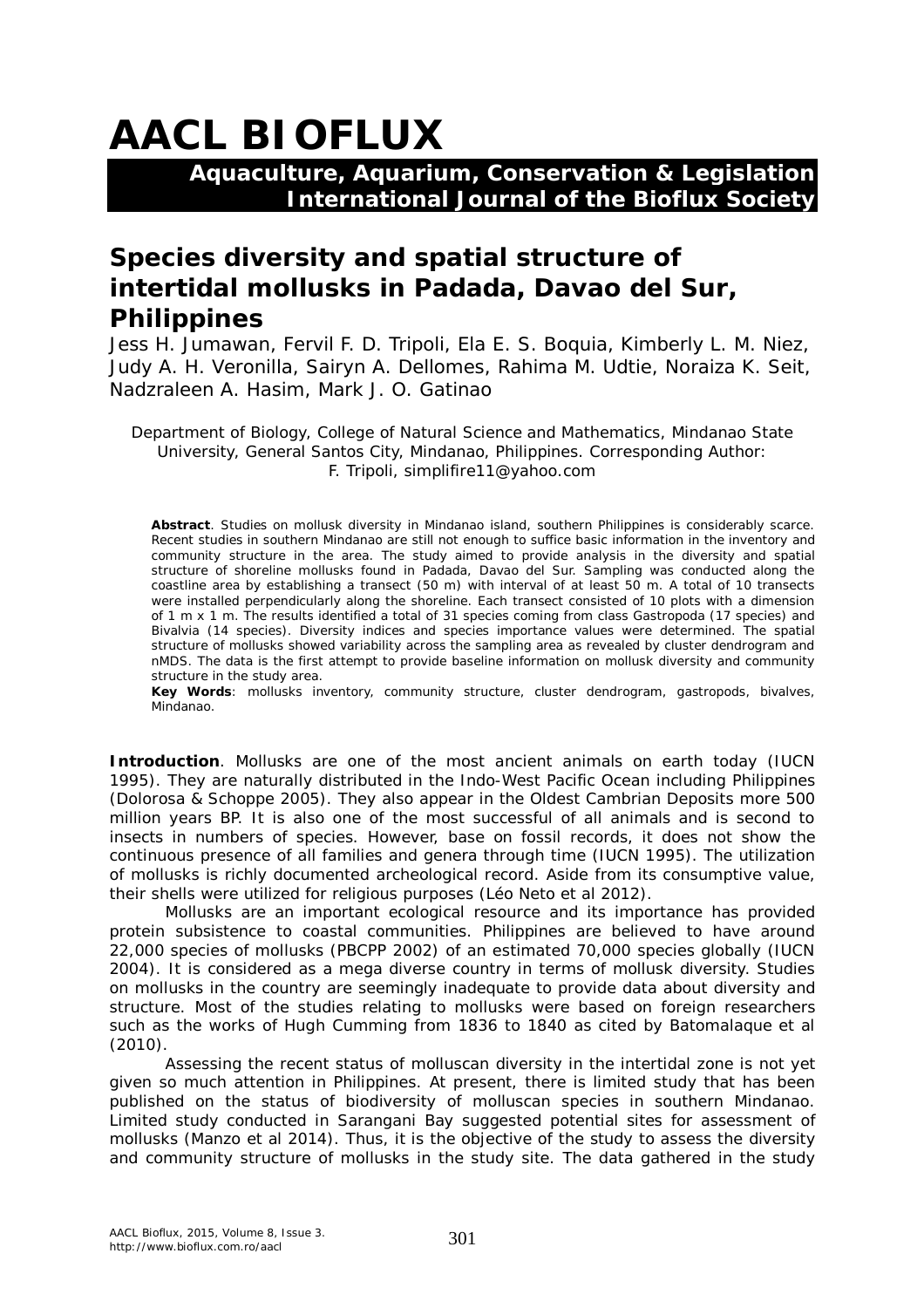can be useful for future purposes since there are no published articles done on mollusk diversity in the Padada, Davao del Sur.

### **Material and Method**.

**Study area**. The study was conducted from January to March 2015, along the Davao Gulf, Mindanao that is geographically lying between 6°38'22.63"N - 6°40'25.57"N and 125°19'34.01"E - 125°20'53.06"E (Figure 1 & 2).



Figure 1. The study site showing the Map of the Philippines (A), Mindanao island (B), and Davao Gulf (C) specifically at Padada, Davao del Sur (Google Earth 2015).



Figure 2. Location of the sampling area. The site was located at coastal area in the municipality of Padada (A) and showing the location of the actual sampling site (B) in Davao del Sur (Google Map Satelite 2015).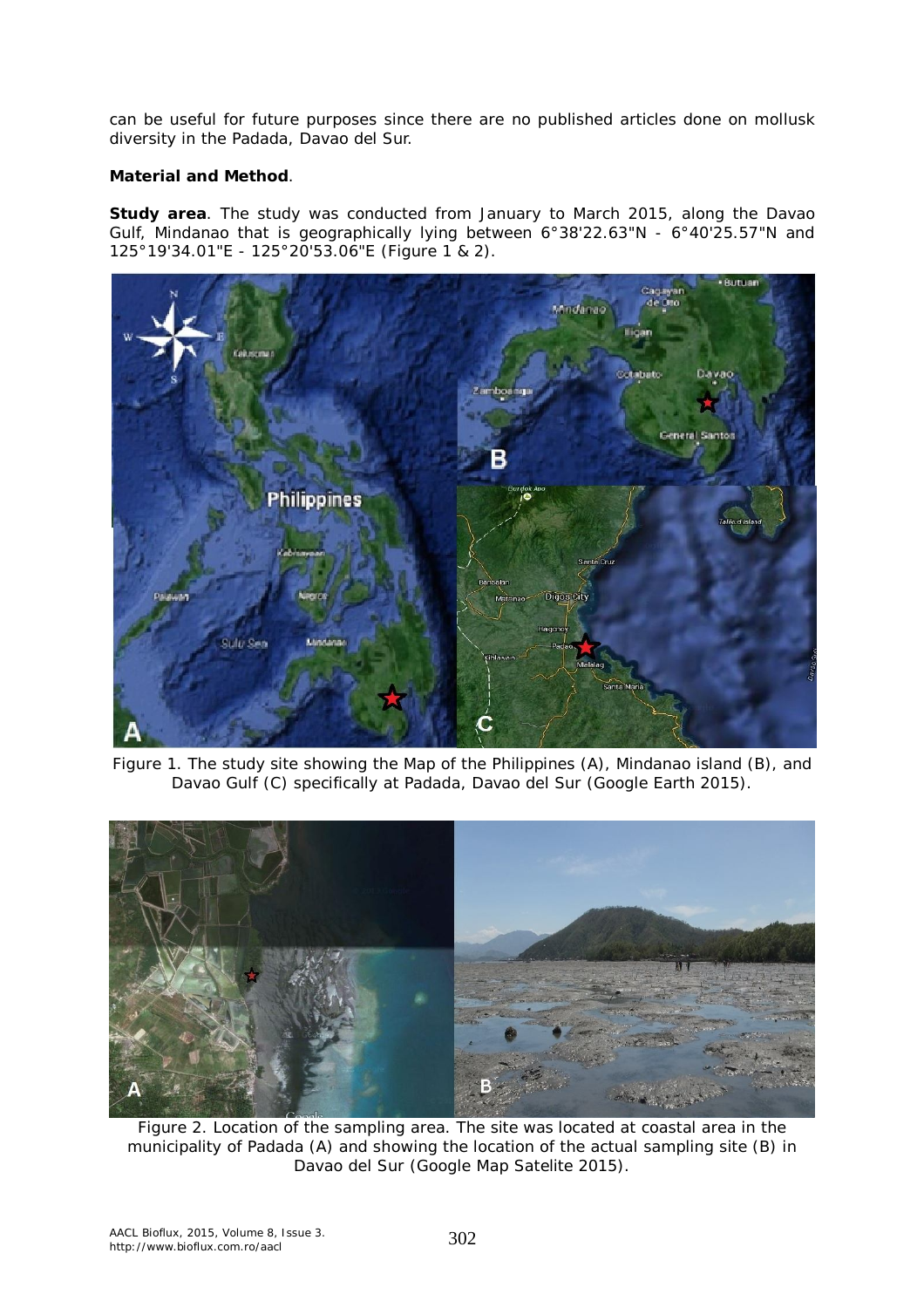*Establishment of transects and quadrates*. Sampling was conducted along the intertidal areas in Davao gulf situated in Padada, Davao del sur. A transect with a length of 50 m was established on site. The interval between transects was at least 50 m. A total of 10 transects were installed perpendicularly along the shoreline. Each transect consisted of 10 quadrates (1 m x 1 m) along the transect line.

**Species survey**. The survey of mollusks was limited only to bivalves and gastropods. Only alive mollusks were considered. Some specimens were brought to the laboratory for further identification of species under morphological examinations. Dissecting microscopes were used evaluation of diagnostic characters. Reliable identification guides were used in the study such as the collections of mollusks in the Philippines (Poppe 2008a,b,c), the guidelines for identifications of bivalves and gastropods (Carpenter & Niem 1998), the biography of mollusks in the Philippines (Vallejo Jr 2001), and the collections of Philippine mollusks (Springster & Leobrera 1986). Sources from the internet were also accessed aiding the species identification such were the websites on: www.gastropods.com, www.seashellhub.com, and www.jaxshells.com.

*Data analysis*. The data on mollusk abundance was used in the construction of matrix on species and transects. It was further subjected to different diversity and community structure analysis of mollusks in the sampling area. PRIMER software (Clarke & Gorley 2006) was used in the analysis of data.

*Species accumulation curve and biodiversity indices.* The plot on species count and number of samples was plotted to estimate the adequacy of sampling effort. There were different species richness estimators such were Michaelis Menten (MM), the UGE, and bootstrap estimator using 999 permutations to compare with the observed species (Sobs) in the sampling (Clarke & Gorley 2006). There were 6 diversity metrics included in the study namely: species richness, abundance, dominance, evenness, Simpson diversity, and Shannon diversity.

*Describing the spatial structure of mollusks.* The data on abundance was transformed using  $4<sup>th</sup>$  root transformation. A similarity matrix was constructed using Bray-Curtis similarity index. Relationship of sample points based on comparison on the similarities was used in the cluster analysis. The cluster dendrogram was constructed to show natural formation of sample groups. Non-metric multidimensional scaling (nMDS) was used in the ordination of data sets (Clarke & Warwick 2001).

*Determination of species importance value (SIV)*. The important quantitative values were (a) abundance, (b) frequency and (c) density and its relative values (Curtis & McIntosh 1950). The formulas were:

(a) Abundance = Total number of individuals of a species in all quadrate  $\ell$  Total number of quadrates in which the species occurred;

(b) Frequency = Total number of quadrates in which the species occurred / Total number of occurrences in the study;

(c) Density = Total number of individuals of a species in all quadrates / Total number of individuals of all species in the study;

Species importance values (SIV) were calculated by summing up the relative abundance, relative frequency and relative abundance values.

(d) Relative abundance = Abundance value of a species  $X$  100 / Abundance value of all species;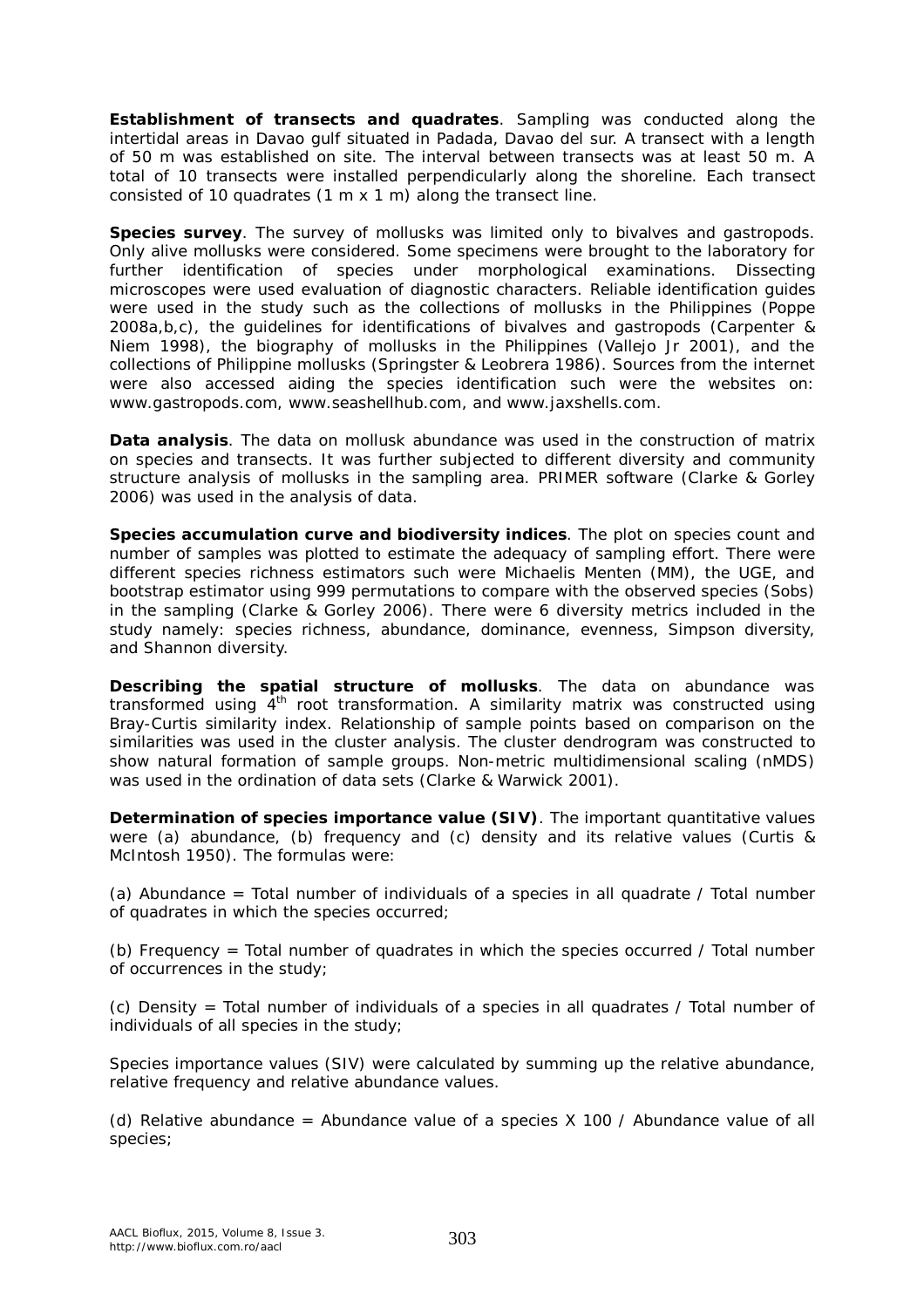(e) Relative frequency  $(\%)$  = Total number of occurrences of species X 100 / Total number of occurrences of all species;

(f) Relative density = Total number of individuals of a species  $X$  100 / Total number of individuals of all species.

**Results and Discussion***.* The depicted species accumulation curve considered species richness estimators such as: Michaelis Menten (MM), the UGE (Ugland et al 2003), and the bootstrap estimator based on the proportion of quadrates containing each species (Clarke & Gorley 2006). The observed species (Sobs), the UGE and bootstrap estimator consisted of 31 species in the entire sampling area. The MM has 31.5 estimated species richness. The figures revealed in the species accumulation plot indicated that the sampling effort was highly adequate.



Figure 3. The species accumulation plot indicated assymptotic to UGE species richness estimator.

Table 1 is the list of species located in the sampling site. There were a total of 7,821 individuals of mollusks surveyed and attributed to 31 species, with 14 species coming from class Bivalvia and 17 from class Gastropoda. Among the bivalves the family Arcidae has the highest number of species (4). These were *Nassarius coronatus, Nassarius livescens, Nassarius pullus,* and *Nassarius venustus*. In Gastropods, the family Nassaridae has four species the highest in number namely: *Nassarius coronatus, Nassarius l., N. pullus,* and *N. venustus*.

Diversity indices were determined in the study and this includes: species richness, abundance, dominance, Simpson, Shannon diversity and evenness. The diversity indices is shown in Table 2 & Figure 4.

Table 2 shows the diversity of molluscan species in the different transects plotted in the intertidal zone. The diversity figures were considerably high. Species richness has high values in the different transects except for transect 10. The table for species abundance which was the total amount of individuals in the area indicated that it was numerous and abundant. There is an even distribution of the species in the area in relation to species richness which also suggested that increase in diversity was observed.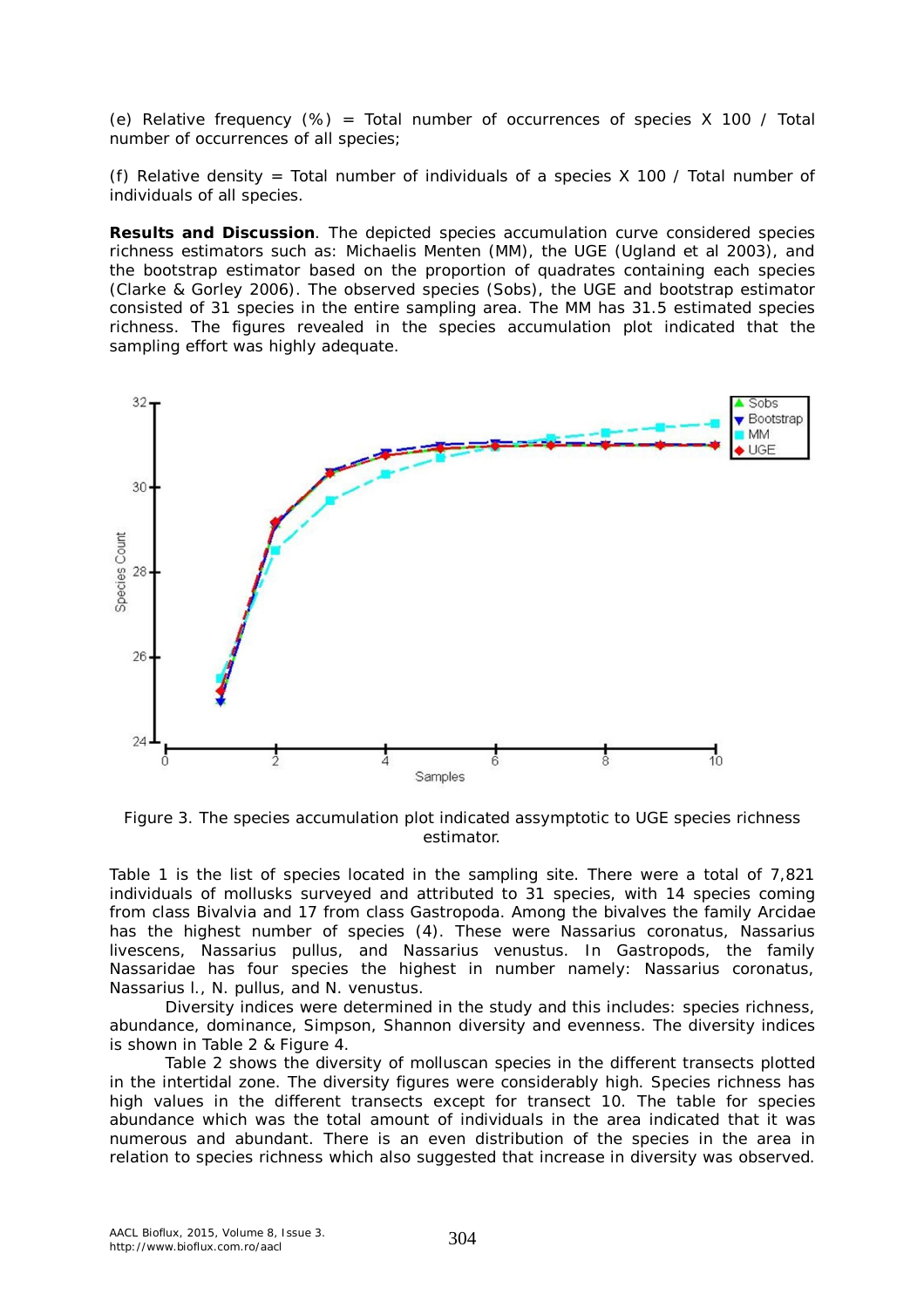Shannon's and Simpson's diversity indices which utilize the values of species richness, dominance and evenness show a high value.

Table 1

| <b>Mollusk Group</b> | Family                                       | <b>Species</b>             |  |
|----------------------|----------------------------------------------|----------------------------|--|
|                      |                                              | Anadara Maculosa           |  |
|                      | Arcidae                                      | Arca mutabilis             |  |
|                      |                                              | Barbatia foliata           |  |
|                      |                                              | Scapharca inaequivalvis    |  |
|                      |                                              | Crassostrea glomerata      |  |
|                      | Ostreidae                                    | Lopha cristaglli           |  |
|                      |                                              | Ostrea folium              |  |
| <b>Bivalves</b>      |                                              | Tellina remies             |  |
|                      | Telinidae                                    | Tellina staurella          |  |
|                      |                                              | Lutraria rhynchaena        |  |
|                      | Mactridae                                    | Mactra maculata            |  |
|                      |                                              | Gafrarium tumidum          |  |
|                      | Veneridae                                    | Paphia amabilis            |  |
|                      |                                              | Periglypta puerpera        |  |
|                      | <b>Buccinidae</b>                            | Cantharus wrightae         |  |
|                      | Cassidae                                     | Phalium bandatum           |  |
|                      | Cerithiidae<br>Clypeomorus batillariaeformis |                            |  |
|                      | Colubrariidae<br>Colubraria muricata         |                            |  |
|                      | Conidae                                      | Conus quercinus            |  |
|                      | Costellariidae                               | Vexillum rugosum           |  |
|                      |                                              | Vexillum vulpeculum        |  |
|                      |                                              | Nassarius coronatus        |  |
| Gastropods           | Nassaridae                                   | Nassarius livescens        |  |
|                      |                                              | Nassarius pullus           |  |
|                      |                                              | Nassarius venustus         |  |
|                      | Naticidae                                    | Polinices tumidus          |  |
|                      |                                              | Sinumja vanicum            |  |
|                      | Potamididae                                  | Terebralia palustris       |  |
|                      | Terebridae                                   | Terebra maculata           |  |
|                      | Trochidae                                    | Monodonta labio            |  |
|                      | Turritellidae                                | Architectonica perspectiva |  |

Summary of mollusk species composition found in Padada, Davao del Sur

Table 2

|  | Summary of diversity indices of mollousks in the 10 transects |  |
|--|---------------------------------------------------------------|--|
|--|---------------------------------------------------------------|--|

| Transect    | <i>Species</i><br><i>richness</i> | Abundance | Dominance | Simpson | Shannon | Evenness |
|-------------|-----------------------------------|-----------|-----------|---------|---------|----------|
| Transect 1  | 27                                | 124.2     | 0.07334   | 0.9267  | 2.863   | 0.6488   |
| Transect 2  | 28                                | 106.7     | 0.1426    | 0.8574  | 2.511   | 0.4399   |
| Transect 3  | 30                                | 86.8      | 0.07337   | 0.9266  | 2.882   | 0.5948   |
| Transect 4  | 28                                | 68.7      | 0.08924   | 0.9108  | 2.765   | 0.5669   |
| Transect 5  | 24                                | 44        | 0.1085    | 0.8915  | 2.53    | 0.5229   |
| Transect 6  | 25                                | 120.2     | 0.1597    | 0.8403  | 2.351   | 0.42     |
| Transect 7  | 27                                | 91.1      | 0.1611    | 0.8389  | 2.364   | 0.394    |
| Transect 8  | 25                                | 60.5      | 0.1548    | 0.8452  | 2.514   | 0.4942   |
| Transect 9  | 21                                | 53.4      | 0.09498   | 0.905   | 2.625   | 0.6571   |
| Transect 10 | 17                                | 26.5      | 0.1427    | 0.8573  | 2.321   | 0.5992   |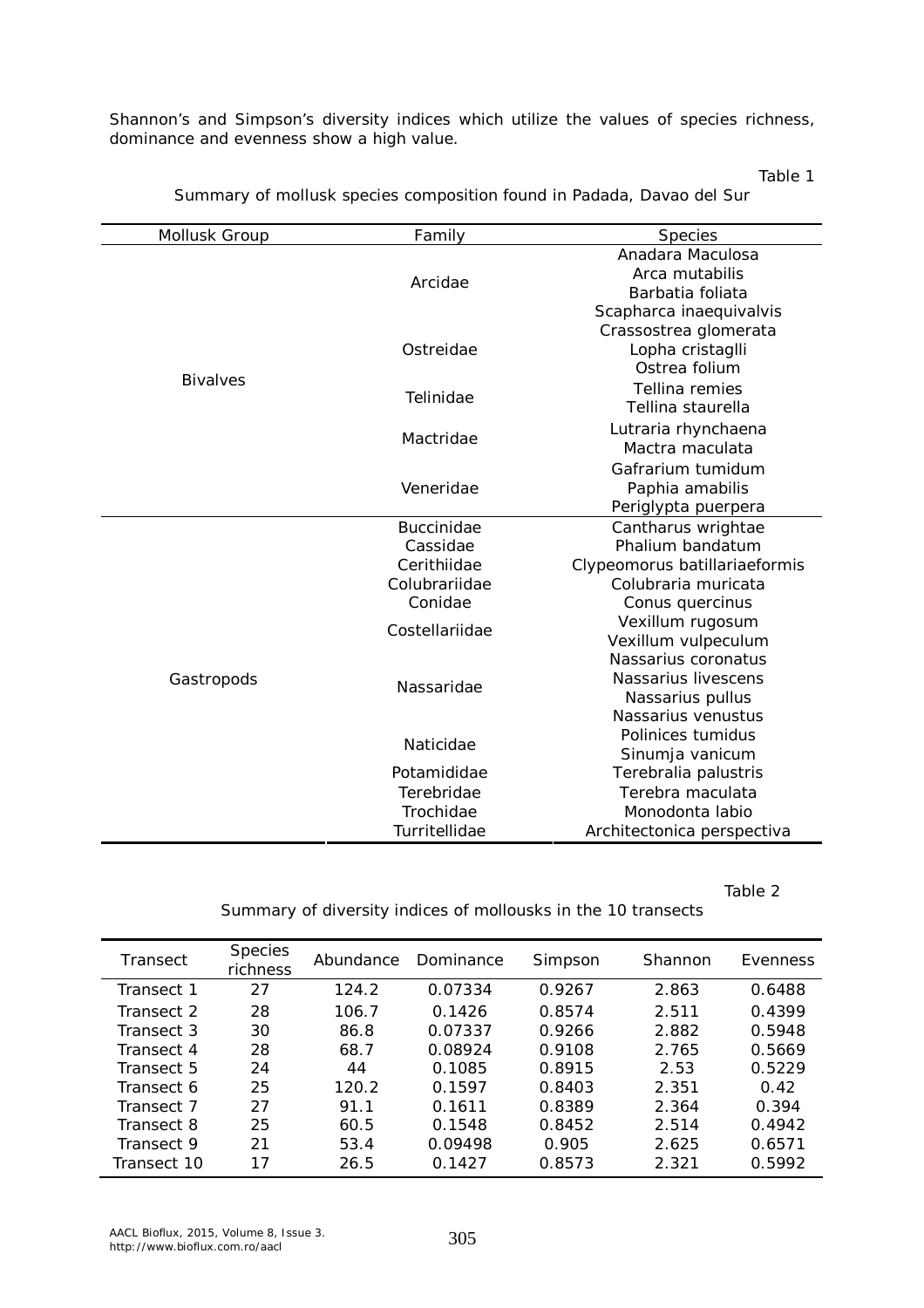

Figure 4. The graph of mollusk species diversity in the sampling area which include species richness (a), abundance (b), dominance (c), Simpson diversity (d), Shannon diversity (e) and evenness (f).

The relative values of the abundance, frequency, density, and species importance values are shown in Table 3. It was found that *Vexillum rugosum* with 20.02 relative abundance values were the most abundant species in the area. The species *Gafrarium tumidum* and *Vexillum vulpeculum* also displayed higher values indicating that these species are also abundant in the area. There were five species having the same values for relative frequency namely, *Crassostrea glomerata, G. tumidum, Tellina staurella, Clypeomorus batillariaeformis, N. pullus,* having 3.9 % which were the most frequent among the surveyed species. The relative density values of species indicated that *V. rugosum* was the densest in the intertidal zone of Piape, Padada. The species *V. rugosum, G. tumidum, V. vulpeculum, C. glomerata* and *T. staurella* showed high species importance values of 2025.52, 903.22, 776.44, 740.04 and 716.56 respectively. This indicated that these species were influential in terms of abundance, frequency, and dominance.

The mollusk spatial structure was analyzed and shown in cluster analysis and nonmetric MDS (Figure 5 & 6). The similarity matrix using Bray-Curtis index was used to construct a cluster dendogram. It showed that in the entire sampling area where formed 3 major groups. There was one transect (T10) consisted of unique species compared to the three sampling areas. This observation was highly similar when a non-metric MDS was used. The data was plotted in a two dimensional plane and sampling points with close proximities indicated higher similarities. Three major groups were also observed with T10 isolated from the rest of the samples. Among the groupings, group 1 and group 2 were more similar in structure. However, group 1 also shares closer similarities to the mentioned two groups. Transect 10 was typically isolated in terms of proximity. This suggested that the transect has less proximity and similarity as compared to the rest of the mollusk structure in other transects. The community structure as depicted in the results showed variability. It is also interesting to understand the factors affecting the variability of mollusk spatial structure in the sampling site. However, this undertaking was not included in the study but suggest that it shall be conducted in future studies. The nMDS figure showed a stress value of 0.06 suggested that the values depicted in the data ordination were very reliable.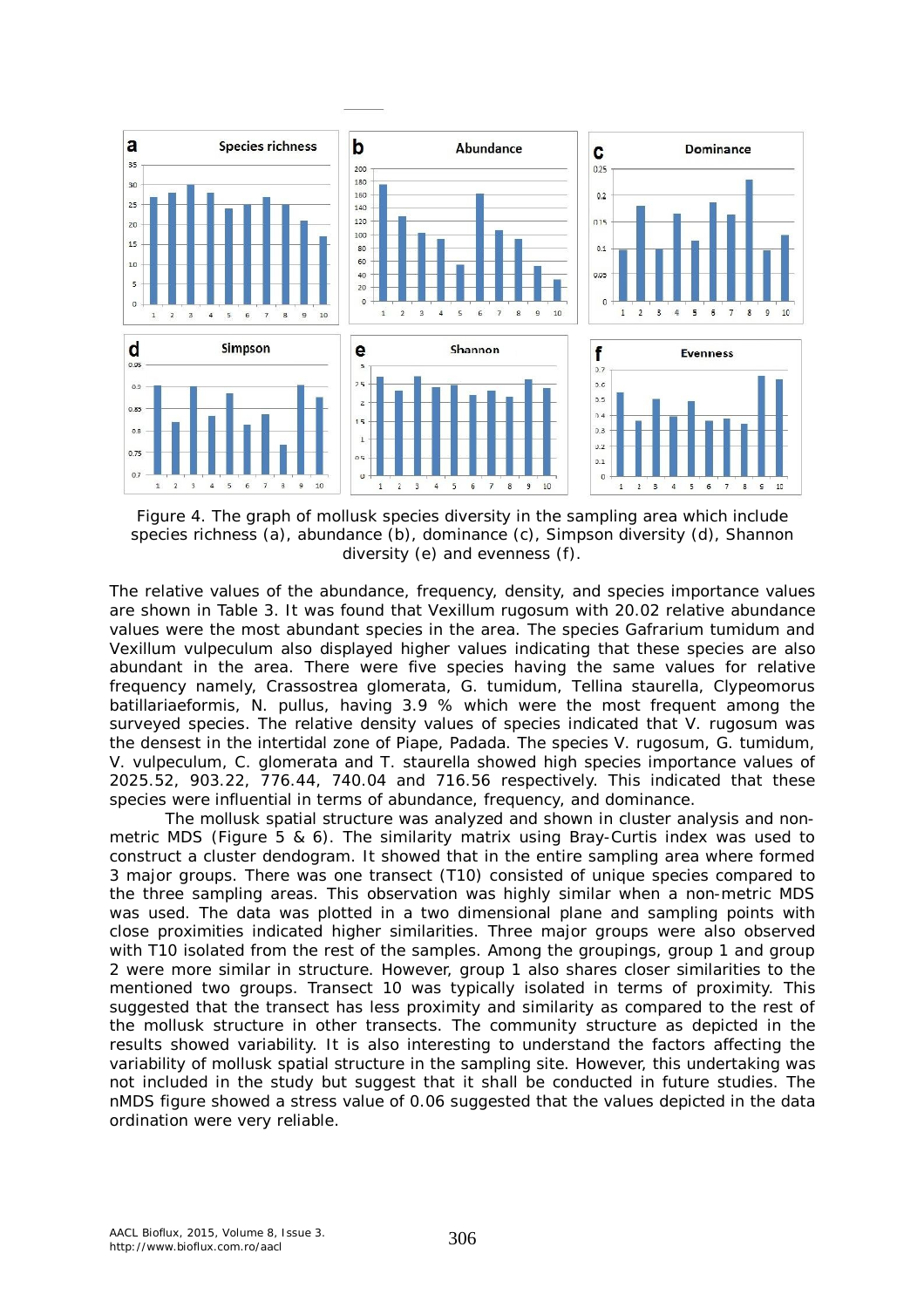#### Table 3

Relative values of the abundance, frequency, density, important values of mollusk species in Piape, Padada, Davao del Sur

| <b>Species</b>                | Value       |  |  |  |  |
|-------------------------------|-------------|--|--|--|--|
| Relative abundance            |             |  |  |  |  |
| Vexillum rugosum              | 20.01521168 |  |  |  |  |
| Gafrarium tumidum             | 8.903398459 |  |  |  |  |
| Vexillum vulpeculum           | 7.648089016 |  |  |  |  |
| Crassestrea glomerata         | 7.287768712 |  |  |  |  |
| Tellina staurella             | 7.055304001 |  |  |  |  |
| Relative frequency            |             |  |  |  |  |
| Crassestrea glomerata         | 3.984063745 |  |  |  |  |
| Gafrarium tumidum             | 3.984063745 |  |  |  |  |
| Tellina staurella             | 3.984063745 |  |  |  |  |
| Clypeomorus batillariaeformis | 3.984063745 |  |  |  |  |
| Nassarius pullus              | 3.984063745 |  |  |  |  |
| Relative density              |             |  |  |  |  |
| Vexillum rugosum              | 22.0176448  |  |  |  |  |
| Gafrarium tumidum             | 9.794143971 |  |  |  |  |
| Vexillum vulpeculum           | 8.413246388 |  |  |  |  |
| Crassestrea glomerata         | 8.016877637 |  |  |  |  |
| Tellina staurella             | 7.761155862 |  |  |  |  |
| Importance value              |             |  |  |  |  |
| Vexillum rugosum              | 2025.520443 |  |  |  |  |
| Gafrarium tumidum             | 903.2273081 |  |  |  |  |
| Vexillum vulpeculum           | 776.4410543 |  |  |  |  |
| Crassestrea glomerata         | 740.0487037 |  |  |  |  |
| Tellina staurella             | 716.5697678 |  |  |  |  |



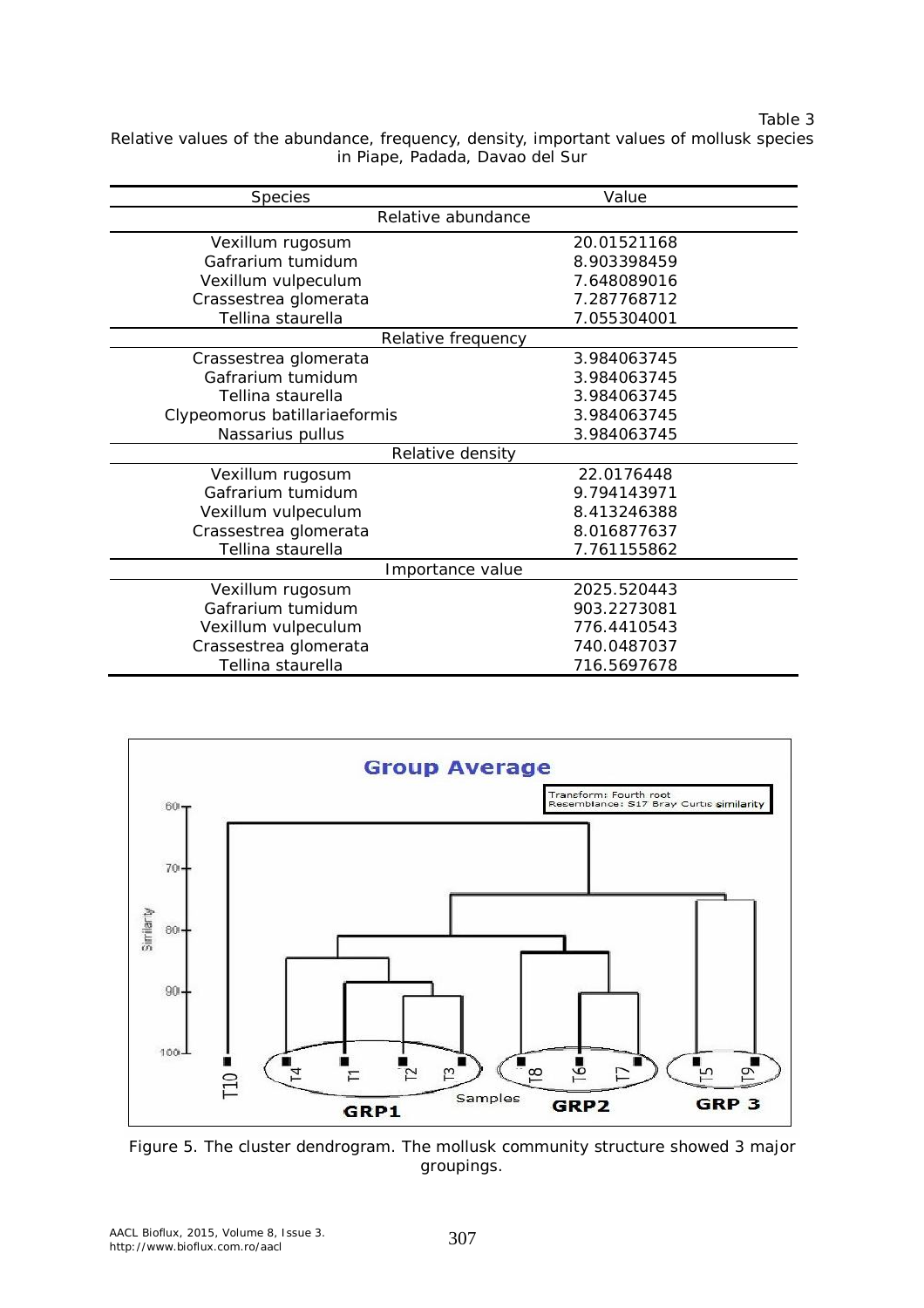

Figure 6. The cluster Non-metric multidimensional scaling (nMDS). The mollusk community structure showing 3 major groupings.

**Conclusions**. This study showed that there were a total of 31 mollusks species (14 Bivalvia and 17 Gastropds). The diversity metrics indicated high diversity values. The species *V. rugosum, G. tumidum, V. vulpeculum, C. glomerata* and *T. staurella* showed high species importance values. Based in the results gathered, it can be concluded that mollusk diversity and spatial structure showed variability along the shoreline of Padada, Davao del Sur. The study provides basic information in the status of mollusks community structure in Padada, Davao del Sur.

**Acknowledgements**. The authors would like to express their deepest gratitude and thanks to the Mindanao State University administration for the support in the endeavor of research.

#### **References**

- Batomalaque G. A., Arce B. G. P., Hernandez M. B. M., Fontanilla I. K. C., 2010 Survey and spatial distribution of shoreline malacofauna in Grande Island, Subic Bay. Philipp J Sci 139(2):149-159.
- Carpenter K. E., Niem V. H. (eds), 1998 The living marine resources of Western central Pacific. Volume 1: Seaweeds, corals, bivalves and gastropods. FAO Species Identification Guide for Fishery Purposes, Rome, Italy.
- Clarke K. R., Gorley R. N., 2006 PRIMER v6.1: User Manual/Tutorial. PRIMER-E, Plymouth, United Kingdom.

Clarke K., Warwick R., 2001 Change in marine communities: an approach to statistical analysis and interpretation, 2<sup>nd</sup> ed., PRIMER-E: Plymouth, UK.

Curtis J. T., McIntosh R. P., 1950 The interrelations of certain analytic and synthetic phytosociological characters. Ecology 31:434-455.

- Dolorosa R. G., Schoppe S., 2005 Focal benthic mollusks (Mollusca: Bivalvia and Gatropoda) of selected sites in Tubbataha Reef National Marine Park, Palawan, Philippines. Science Diliman 17:1-10.
- (IUCN) International Union for the Conservation of Nature, 2004 IUCN Red List of threatened species. Accessed on August 2014 at: www.redlist.org
- (IUCN) International Union of the Conservation of Nature, 1995 The conservation biology of molluscs. Beshara Press, Chentelham, United Kingdom.